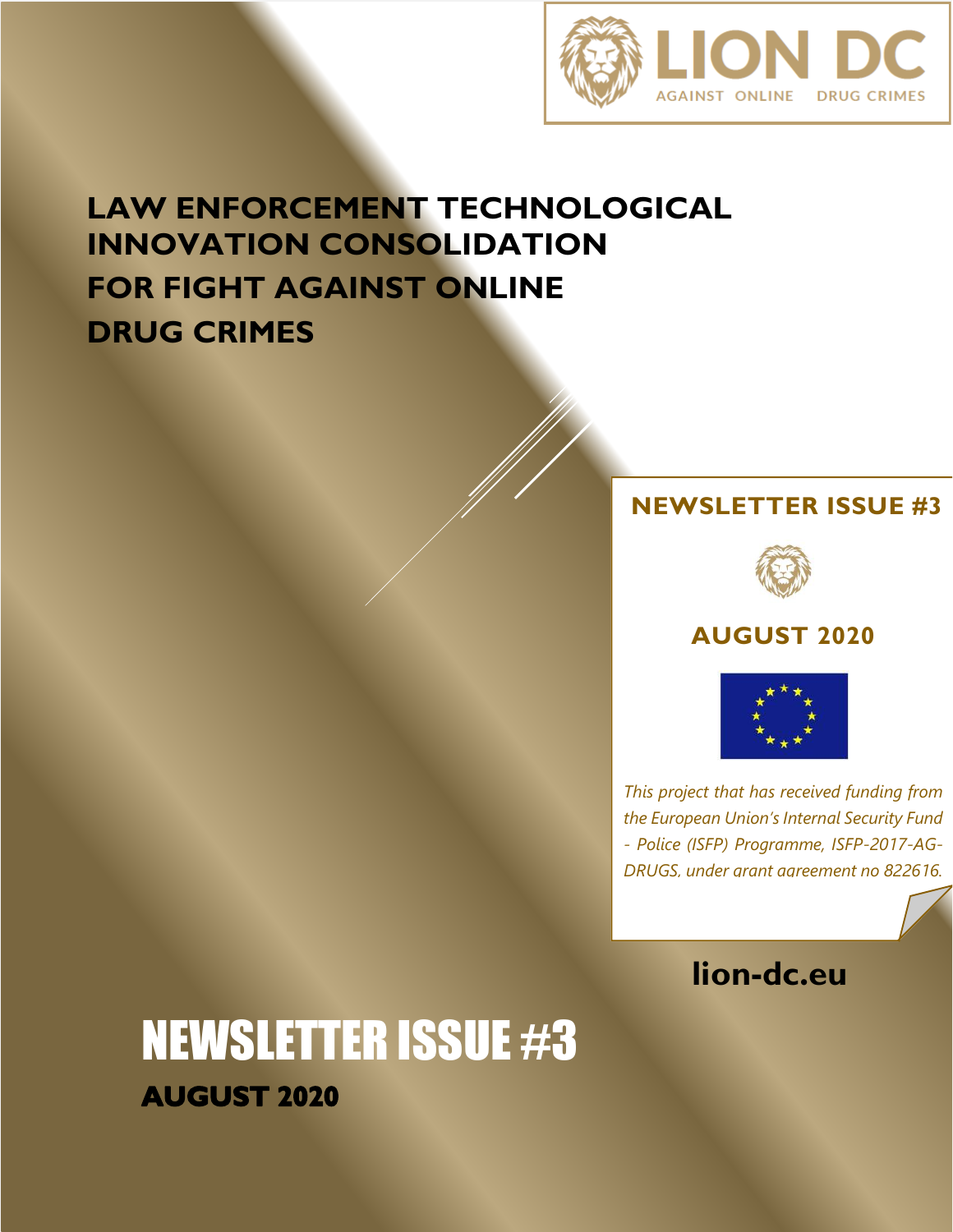#### **CONTENTS**

- **1. STAY SAFE, STAY TUNED**
- **2. LION DC PROJECT**
- **3. LION DC CONSORTIUM**
- **4. STAKEHOLDERS GROUP**
- **5. TRAININGS**
- **6. EVENTS**
- **7. FORTHCOMING TRAININGS**
- **8. CONTACT US & SOCIAL MEDIA**

# STAY SAFE, STAY TUNED

#### *Dear Reader,*

*Welcome to the third edition of the Lion DC project newsletter.* 

*While the COVID-19 has already caused many issues on our daily activities and calendars, LION DC project is progressing by finding innovative alternatives to successfully complete the project and its results on time. Several activities took place since the last issue of our newsletter, which you may find out going through this newsletter.*

*The project team after the successful implementation of the Train the Trainers (TtT) training is now focusing on the second version of TtT training as well as on the preparation of the "Practitioners" training that is scheduled right after the summer period. This will be a good opportunity capitalize the knowledge gathered in the previous stages of the project and come up with the expected results.*

*This newsletter provides insights into the project and its activities and events, giving the main outline of the period, as well as some general information regarding the project.*

*Wish to find out more about the project? Go through this newsletter. Interested in getting involved? Have a look at the LION DC LinkedIn group and Twitter account, managed by consortium and at the Stakeholders Group section.* 

*Looking forward to getting you on board this project.* 

*The Project Coordinator*



*This project that has received funding from the European Union's Internal Security Fund - Police (ISFP) Programme, ISFP-2017-AG-DRUGS, under grant agreement no 822616.*

1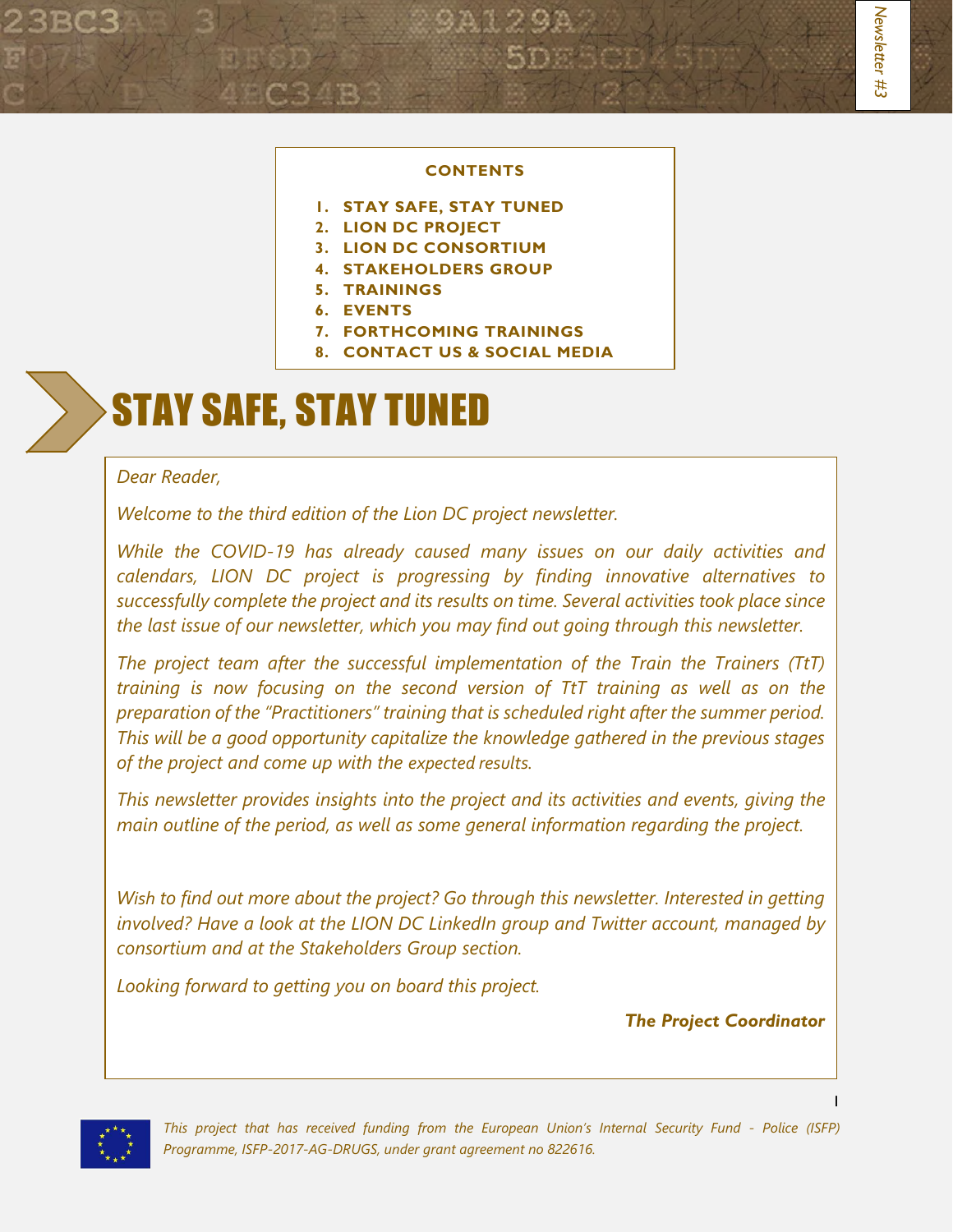

*Project Name: Law Enforcement Technological Innovation Consolidation for Fight Against Online Drug Crimes*

9A129A

*Start Date: 10 December 2018*

*Duration: 24 months*

*Coordinator: MYKOLO ROMERIO UNIVERSITETAS (MRU)*

*Partners: 12 partners*

*Call identifier: ISFP-2017-AG-DRUGS*

### *Concept:*

*The Lion DC project aims to provide Law Enforcement Agencies (LEA) with new skills, methodologies and tools in the fight against drug trafficking.*

### *Objectives:*

- *to create a functioning Online Drugs investigation community, comprised of practitioners, and participants from academia by extending SENTER, ENTER and i-LEAD initiatives.*
- *to develop new investigation methods using available OSINT, Dark Web, Cryptocurrencies Investigation technologies.*





*This project that has received funding from the European Union's Internal Security Fund - Police (ISFP) Programme, ISFP-2017-AG-DRUGS, under grant agreement no 822616.*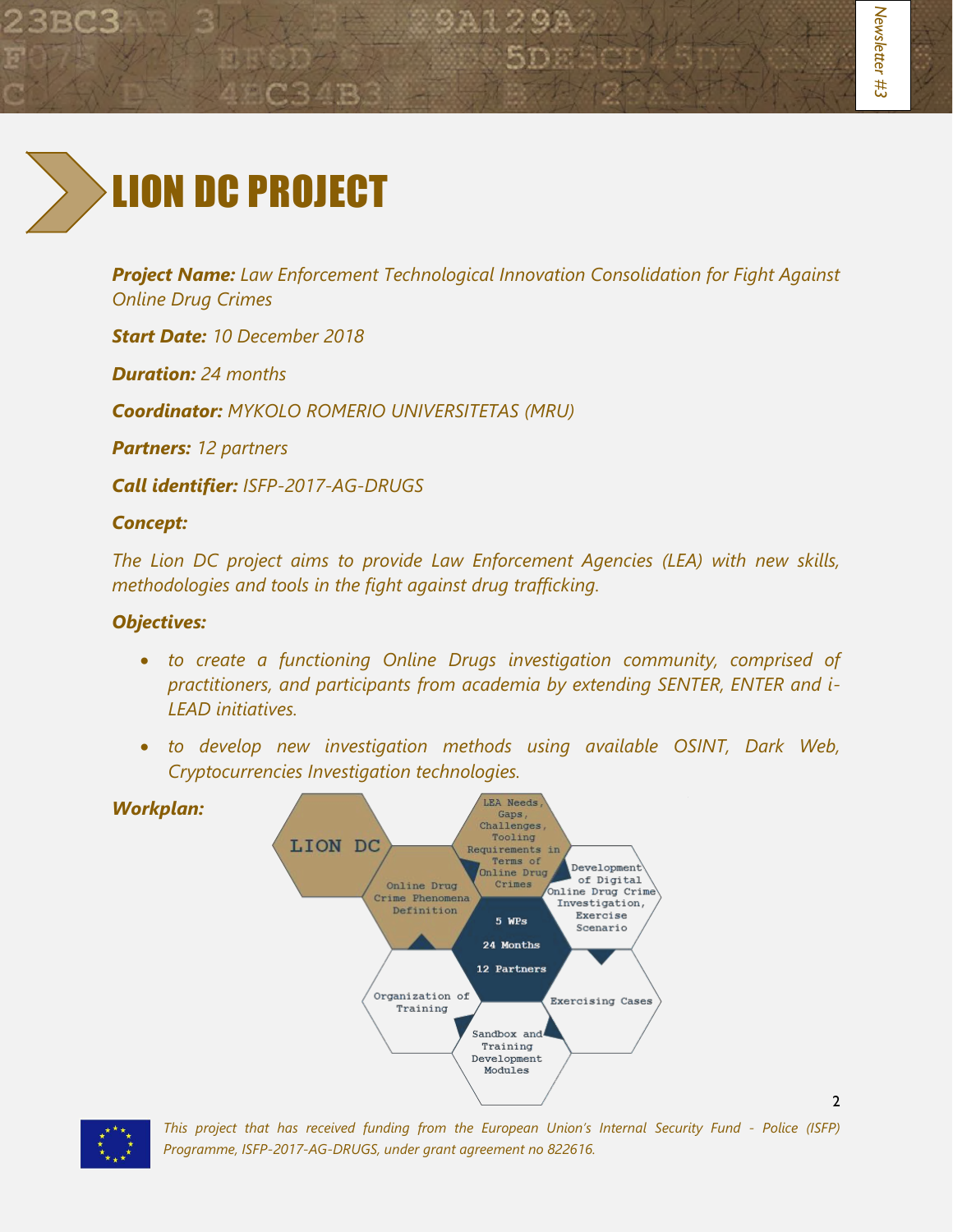# LION DC CONSORTIUM

| <b>MYKOLO ROMERIO</b><br><b>UNIVERSITETAS</b>                                    | <b>Mykolo Romerio</b><br><b>Universitetas, Lithuania</b><br>https://www.mruni.eu/en/                                                                        | POLISH PLATFORM<br>FOR HOMELAND SECURITY         | <b>Polish Platform for</b><br><b>Homeland Security, Poland</b><br>https://www.ppbw.pl/en                        |
|----------------------------------------------------------------------------------|-------------------------------------------------------------------------------------------------------------------------------------------------------------|--------------------------------------------------|-----------------------------------------------------------------------------------------------------------------|
| L3CE                                                                             | <b>Lietuvos Kibernetiniu</b><br><b>Nusikaltimu Kompetenciju</b><br><b>IR Tyrimu Centras,</b><br><b>Lithuania</b><br>http://www.l3ce.eu/en/                  |                                                  | <b>Glavna Direktsia Borba S</b><br>Organiziranata<br><b>Prestupnost, Bulgaria</b><br>https://www.adbop.ba/ba/   |
|                                                                                  | <b>Muitines Kriminaline</b><br>Tarnyba, Lithuania<br>https://www.lrmuitine.lt/                                                                              |                                                  | <b>Kentro Meleton Asfaleias,</b><br><b>Greece</b><br>http://kemea.gr/en                                         |
| innovation<br>for life                                                           | <b>Nederlandse Organisatie</b><br><b>Voor Toegepast</b><br>Natuurwetenschappelijk<br><b>Onderzoek TNO</b> ,<br><b>Netherlands</b><br>https://www.tno.nl/en/ | Ministerie van Defensie                          | <b>Ministry of Defense,</b><br><b>Netherlands</b><br>https://english.defensie.nl/                               |
| DITSS<br>Dutch Institute for<br><b>Technology</b><br>Safety &<br><b>Security</b> | <b>Stichting Dutch Institute for</b><br><b>Technology, Safety &amp;</b><br><b>Security, Netherlands</b><br>https://www.brainport.nl/ditss                   | Respublikinė Vilniaus<br>universitetine ligonine | Viesoji Istaiga Respublikine<br><b>Vilniaus Universitetine</b><br>Ligonine, Lithuania<br>http://www.rvul.lt/en/ |
| ICT ACADEM                                                                       | <b>International Cyber</b><br><b>Investigation Training</b><br><b>Academy, Bulgaria</b><br>https://e-crimeacademy.com/                                      |                                                  | <b>Inspectoratul General al</b><br>Politiei Romane, Romania<br>https://www.politiaromana.ro/                    |



*This project that has received funding from the European Union's Internal Security Fund - Police (ISFP) Programme, ISFP-2017-AG-DRUGS, under grant agreement no 822616.*

*Newsletter #* Newsletter #3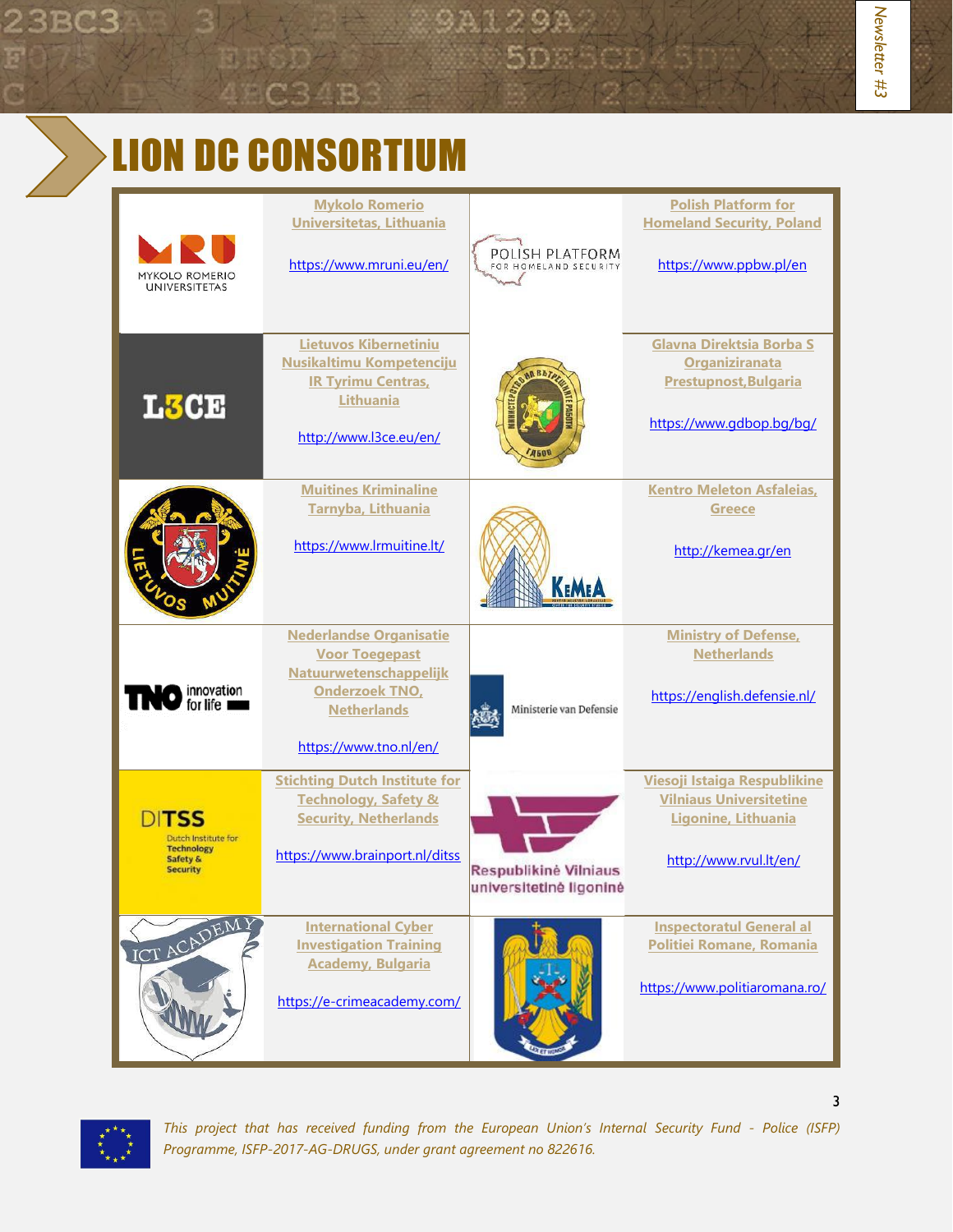

# STAKEHOLDERS GROUP

#### *BRIEFLY*

*The stakeholder group is an auxiliary body of LION DC project, targeting to provide regular and meaningful input and ensure that the project objectives are broadly understood. The second objective of this board is to support and alleviate planning and execution of project activities, including trainings and to disseminate further the results in the project's duration. It will be mainly formed by LEAs and members of different networks (ENLETS, SENTER) that are not directly involved in the LION DC consortium. This group has a very specific role regarding its activities during the project duration. These activities will be conducted by invitation of the members to dedicated project meetings and their involvement in the dedicated LION DC events (e.g. workshops, trainings, etc.).* 

#### *CURRENT SG MEMBERS*

*Reaching the last semester of the project's lifetime, external to the consortium practitioners and experts have shown huge interest in LION DC initiative. LION DC consortium is honored to have 20 members involved in project's activities.*

#### *INTERESTED IN JOINING?*

*Are you a cyber-crime expert or investigator? Are you interested to find out how you are going to tackle online drug trafficking? LION DC offers you the opportunity to learn the ways of prevention and reaction through simulated environment trainings.* 

*If you wish to hear the news first and be close to LION DC activities, we would be delighted to welcome you in LION DC Stakeholders Group. If you are interested in joining our team, you may send us an email to:* [info@lion-dc.eu](mailto:info@lion-dc.eu)

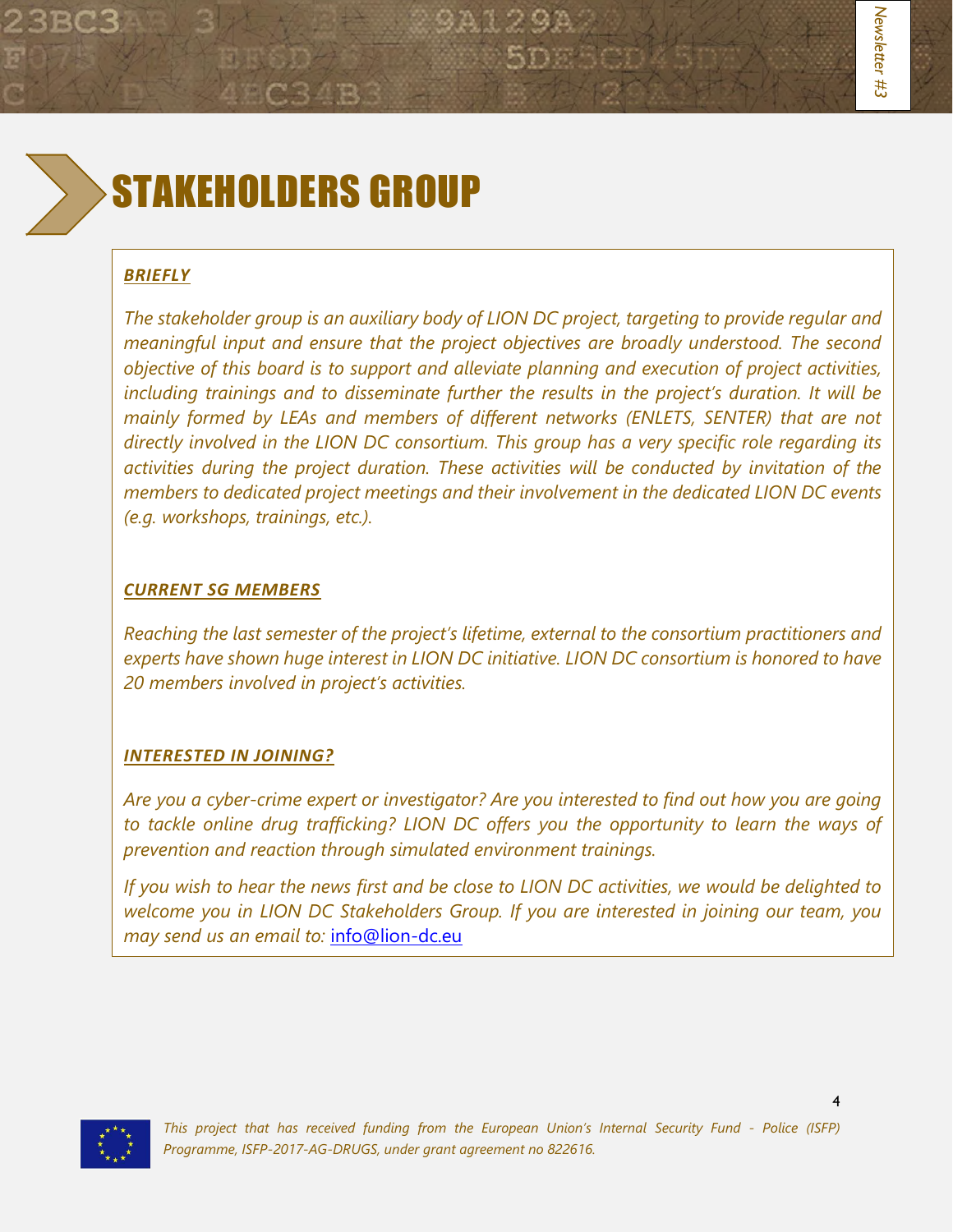#### **LION DC MANAGEMENT-LEVEL TRAINING, 12-14 FEB 2020**



3 A 1 2 9 A

5DE 1

**Figure 1: LION DC Lab, Krakow**

*LION DC project organized a fruitful training took place on 12-14 February 2020 at the Faculty of Computer Science, Electronics and Telecommunication of the University of Science and Technology in Krakow, Poland. The training was dedicated to the fight against online drug crimes and aimed mainly at team leaders and representatives of the European cybercrime divisions. Over 20 experts were trained in OSINT tools, using the platform which is created for the EU funded project's purposes. Various topics were covered such as Dark Web OSINT, Dark Markets, Cryptocurrencies, Crypto Wallets etc, from theoretical to practical/hand-on domains.*



**1**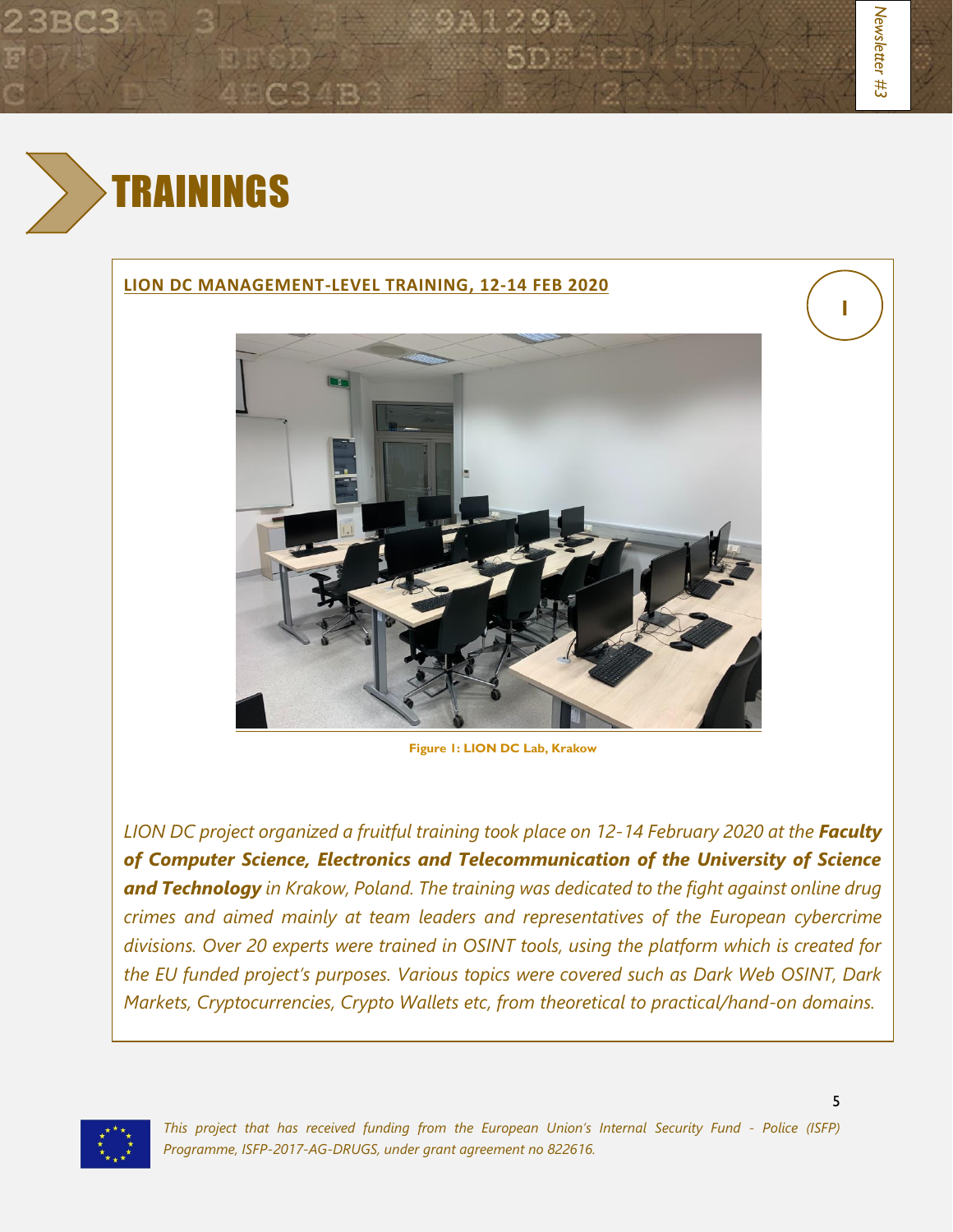

*LION DC e-learning platform hosted the first version of train-the-trainer e-course which took place June 15-July 10, 2020, following a one-week extension. The TtT training was conducted only via an e-learning platform due to COVID-19 situation and focused on cybercrime/ drug trafficking experts with trainer capabilities from law enforcement, research or educational organizations. It also offered the participants the opportunity to get familiar with the LION DC training material, assignments, exercises, and serious game, and gave the instructions on how to perform a real-life physical LION DC management and practitioners level trainings. The training was held entirely online and specifically it was hosted on an open source training platform. Over 21 trainees were successfully trained.*



*This project that has received funding from the European Union's Internal Security Fund - Police (ISFP) Programme, ISFP-2017-AG-DRUGS, under grant agreement no 822616.*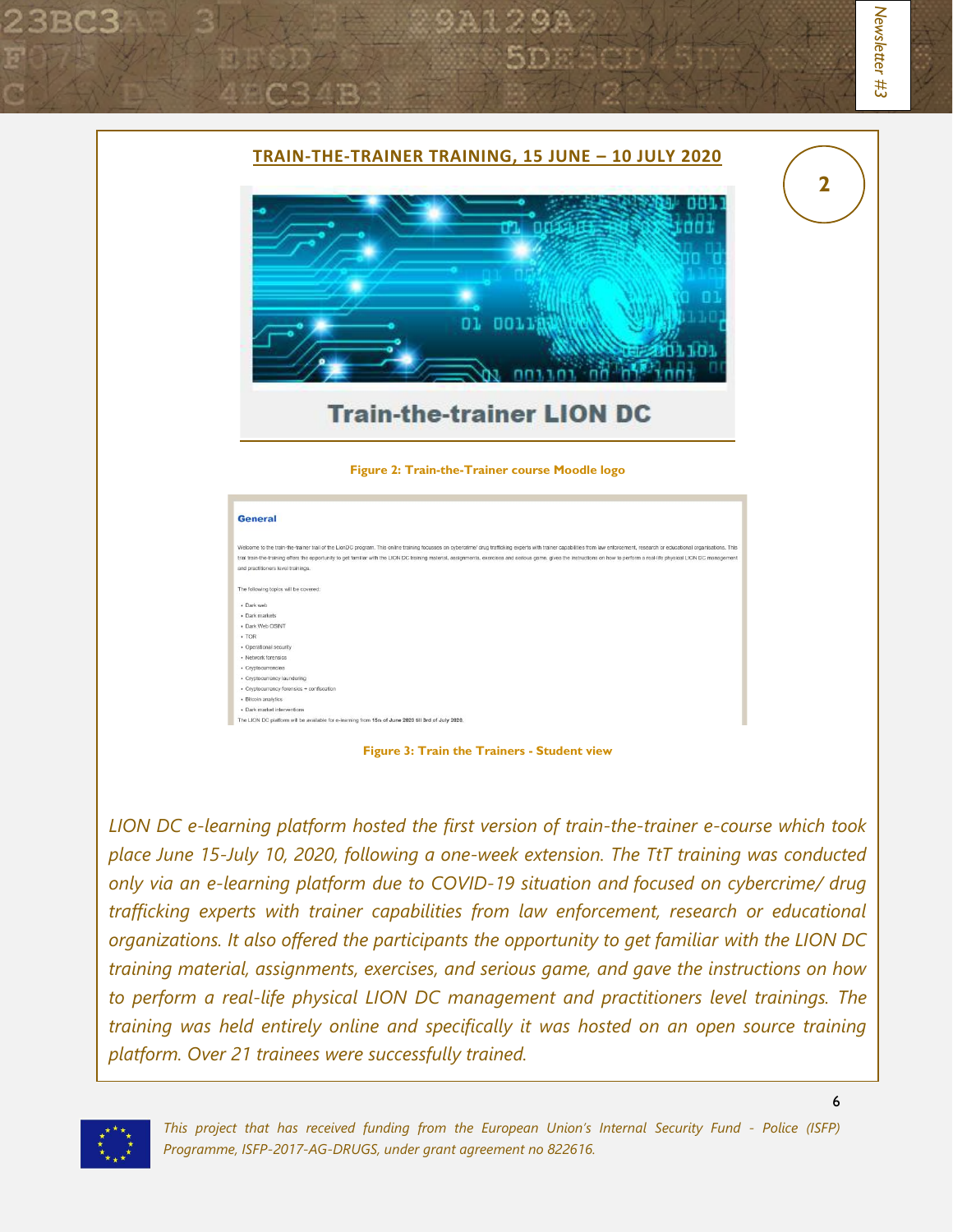

#### **EVENTS ATTENDED AND SCHEDULED**

*From the start of the project, LION DC project was presented in many face to face events by various Consortium partners. Very important also is the fact that COVID-19 situation did not affect the Dissemination strategy of LION DC project. During the last months, various Consortium partners presented the project in online events, managing to reach wider audiences event in those difficult recent months. Moreover, LION DC will be presented in more online events during 2020, according to the schedule:*

9A129A

5D F

| <b>Name of the event</b>                                                                                                            | <b>Place of the event</b>  | <b>Dates of the event</b> |
|-------------------------------------------------------------------------------------------------------------------------------------|----------------------------|---------------------------|
| <b>Advisory Board meeting of the</b><br><b>PPHS</b>                                                                                 | Warsaw, Poland             | December 18, 2019         |
| <b>Internal presentation to KEMEA</b><br>researchers, Hellenic Police &<br><b>Ministry of Citizen Protection</b><br>representatives | Athens, Greece             | May 22, 2020              |
| <b>EUROCRIM 2020: 20th Annual</b><br><b>Conference of the European</b><br><b>Society of Criminology</b>                             | Online, Greece             | September 10-11, 2020     |
| <b>i-LEAD Research Day</b>                                                                                                          | The Hague, the Netherlands | October 8, 2020           |
| <b>PPHS conference: "Cybercrime.2</b><br>- Technologies" ("CP.2-<br>Technologies")                                                  | Warsaw, Poland             | November 9-10, 2020       |



*This project that has received funding from the European Union's Internal Security Fund - Police (ISFP) Programme, ISFP-2017-AG-DRUGS, under grant agreement no 822616.*

7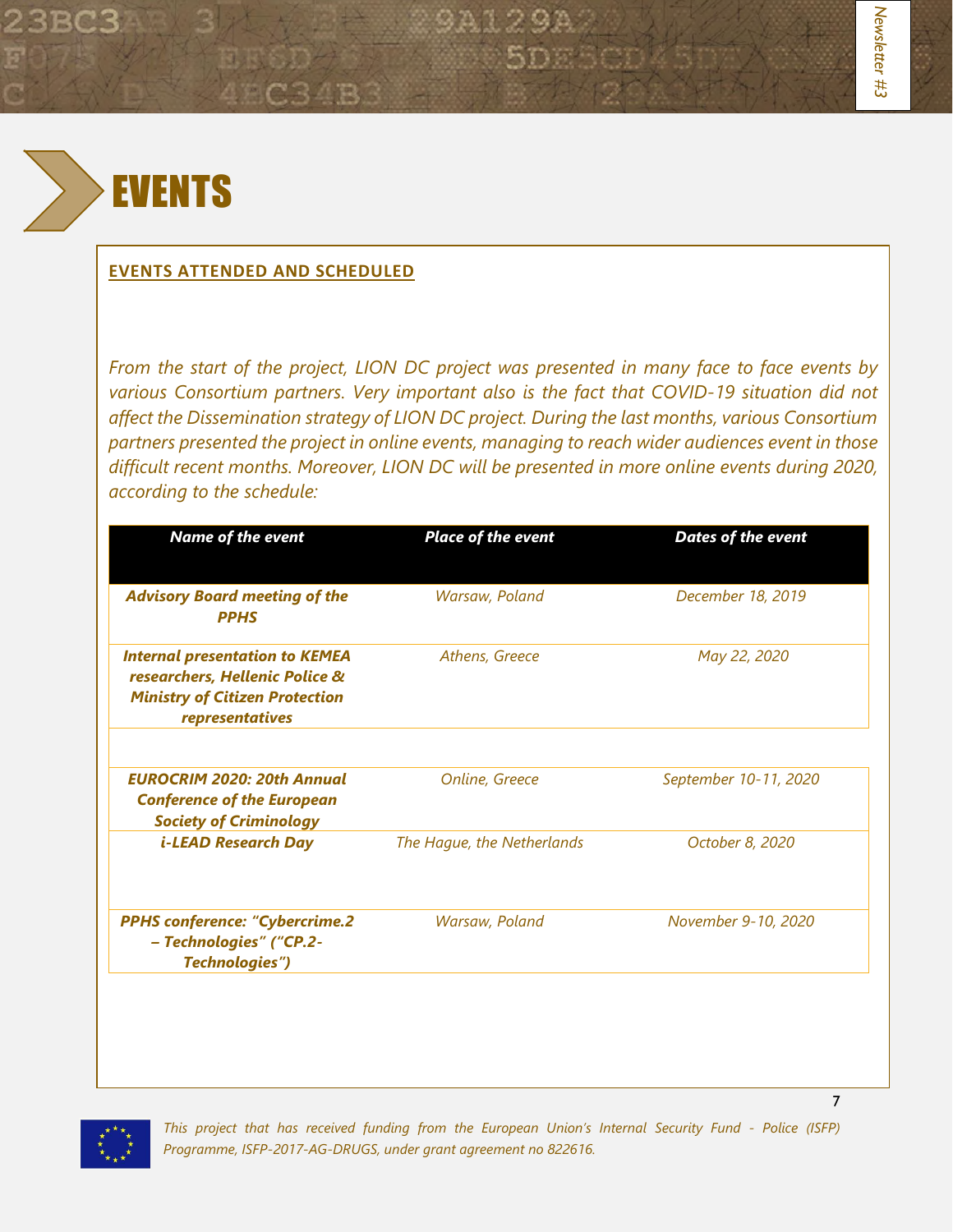

# FORTHCOMING TRAININGS

#### **UPCOMING TRAINING WORKSHOPS FOR TEAM LEADERS & PRACTICIONERS**

*Within the LION DC project two trainings – one aiming at operational training and the other at managerial training - will be developed based on scientific research and LEA practitioners' inputs from multiple countries. The first one -the 'management' training was successfully finished and the second one -the 'practitioners' training is on the way...!.*



#### *LION DC "Practitioners" training*

*The LION DC 'practitioners' training will be held in the Netherlands during September-October 2020, in case physical meeting are still feasible. It focuses on tactical police officers. The training spans 4 days and is a combination of theory and practice. The training will go in-depth into the latest trends and technologies, such as cryptocurrency-analytics and tooling.*

#### *LION DC "Train the Trainers" training version 2*

*LION DC project offers the opportunity to stakeholders, partners and interested LEA officials to take advantage of project's results and knowledge through the e-learning training sessions. The second and updated version will include several modifications and improvements, having always in mind trainees' feedback. This training experience will improve participants' understanding on fighting against online drug crimes and will mainly assist them to integrate the training into their own organizations so as to be able to train their team members.*

*LION DC offers the opportunity to stakeholders, partners and interested LEA officials to participate in the project by attending trial training sessions. Attending LION DC trial training sessions will offer early access to the material developed in the project and includes a waiver of any fee. On top of that trainees will have access to the training material afterwards. For any question regarding the trainings, contact us via* [training@lion-dc.eu](mailto:training@lion-dc.eu) *email.*



*This project that has received funding from the European Union's Internal Security Fund - Police (ISFP) Programme, ISFP-2017-AG-DRUGS, under grant agreement no 822616.*